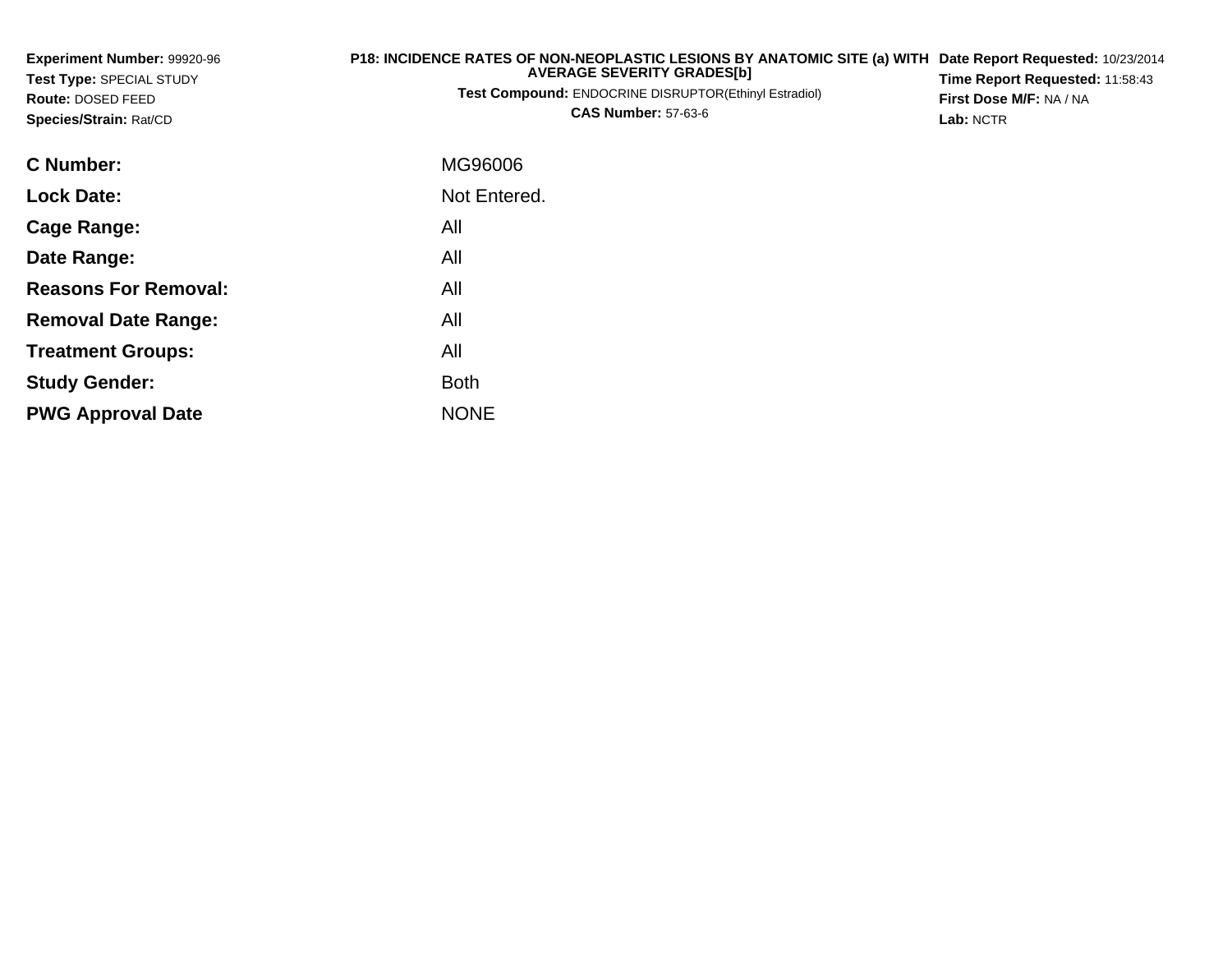**Experiment Number:** 99920-96**Test Type:** SPECIAL STUDY

## **Route:** DOSED FEED

**Species/Strain:** Rat/CD

#### **P18: INCIDENCE RATES OF NON-NEOPLASTIC LESIONS BY ANATOMIC SITE (a) WITH AVERAGE SEVERITY GRADES[b] Date Report Requested:** 10/23/2014

**Test Compound:** ENDOCRINE DISRUPTOR(Ethinyl Estradiol)

**CAS Number:** 57-63-6

**Time Report Requested:** 11:58:43**First Dose M/F:** NA / NA**Lab:** NCTR

| <b>CD Rat MALE</b>                      | <b>CONTROL</b><br>F <sub>3</sub> | <b>F3/2PPB TO CTRL</b> | F3/10PPB TO CTRL F3/50PPB TO CTRL |             |
|-----------------------------------------|----------------------------------|------------------------|-----------------------------------|-------------|
| <b>Disposition Summary</b>              |                                  |                        |                                   |             |
| <b>Animals Initially In Study</b>       | 25                               | 25                     | 25                                | 25          |
| <b>Early Deaths</b>                     |                                  |                        |                                   |             |
| <b>Survivors</b>                        |                                  |                        |                                   |             |
| <b>Terminal Sacrifice</b>               | 25                               | 25                     | 25                                | 25          |
| <b>Animals Examined Microscopically</b> | 25                               | 25                     | 25                                | 25          |
| <b>ALIMENTARY SYSTEM</b>                |                                  |                        |                                   |             |
| Liver                                   | (25)                             | (0)                    | (1)                               | (25)        |
| Hepatocyte, Vacuolization Cytoplasmic   |                                  |                        |                                   | 1[2.0]      |
| Hepatodiaphragmatic Nodule              |                                  |                        | 1                                 |             |
| Infiltration Cellular, Lymphocyte       | 4[1.0]                           |                        |                                   | 3[1.0]      |
| Inflammation, Chronic Active            | 9[1.0]                           |                        |                                   | 5[1.0]      |
| Mesentery                               | (0)                              | (0)                    | (0)                               | (1)         |
| Fat, Necrosis                           |                                  |                        |                                   | 1[4.0]      |
| Inflammation, Granulomatous             |                                  |                        |                                   | 1[3.0]      |
| CARDIOVASCULAR SYSTEM                   |                                  |                        |                                   |             |
| None                                    |                                  |                        |                                   |             |
| <b>ENDOCRINE SYSTEM</b>                 |                                  |                        |                                   |             |
| <b>Adrenal Cortex</b>                   | (25)                             | (0)                    | (0)                               | (25)        |
| Vacuolization Cytoplasmic               | 2[2.0]                           |                        |                                   | 2[1.5]      |
| Adrenal Medulla                         | (24)                             | (0)                    | (0)                               | (25)        |
| <b>Pituitary Gland</b>                  | (25)                             | (0)                    | (0)                               | (25)        |
| Pars Distalis, Cyst                     | 1                                |                        |                                   | $\mathbf 1$ |
| <b>Thyroid Gland</b>                    | (25)                             | (0)                    | (0)                               | (25)        |
| Cyst, Squamous                          | 4                                |                        |                                   | 4           |
| Cyst, Squamous, Multiple                |                                  |                        |                                   | 1           |
| Infiltration Cellular, Lymphocyte       | 1[1.0]                           |                        |                                   | 1[1.0]      |

a - Number of animals examined microscopically at site and number of animals with lesion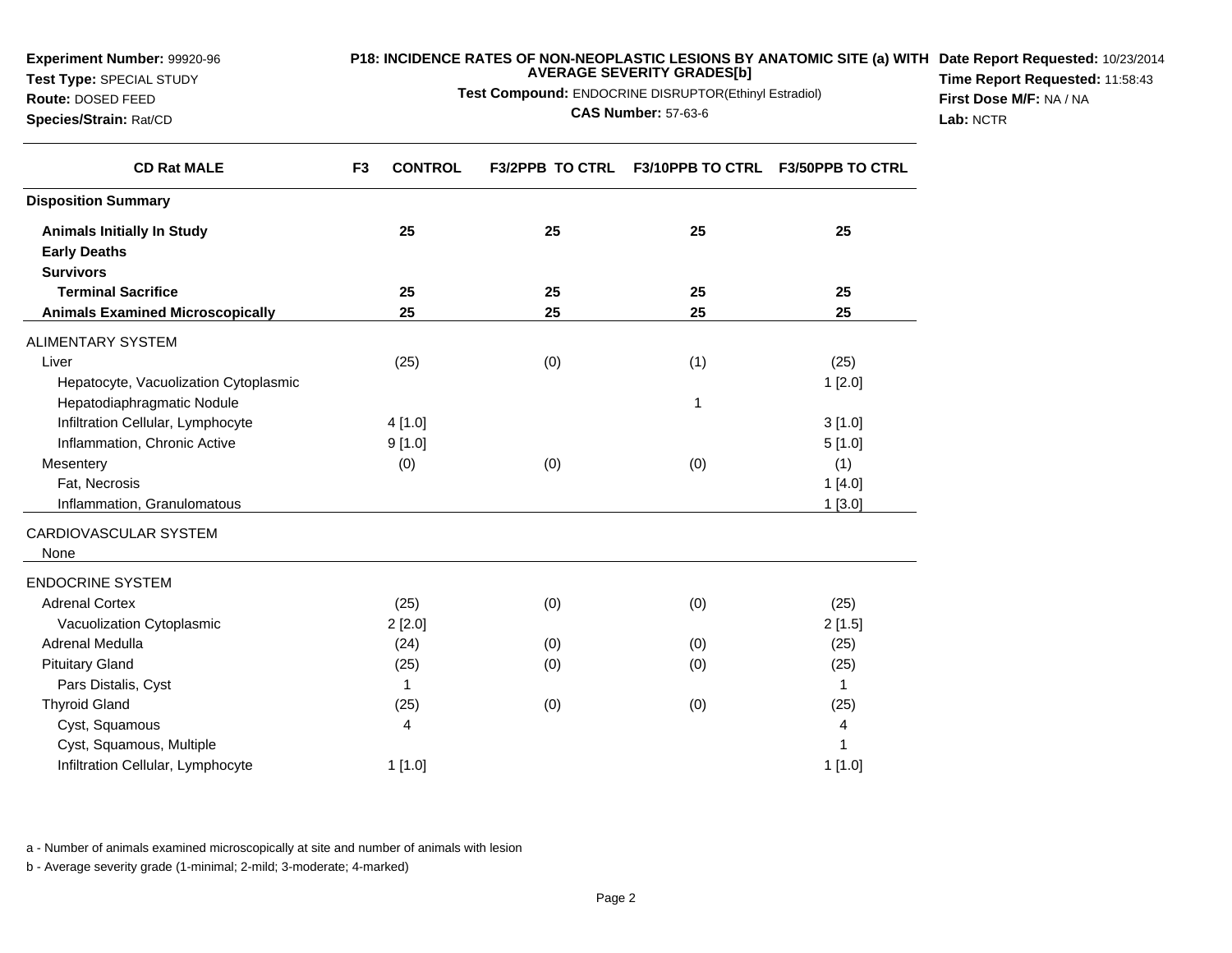| Experiment Number: 99920-96<br>Test Type: SPECIAL STUDY |                      | P18: INCIDENCE RATES OF NON-NEOPLASTIC LESIONS BY ANATOMIC SITE (a) WITH Date Report Requested: 10/23/2014<br>Time Report Requested: 11:58:43<br>First Dose M/F: NA / NA |                                  |                         |  |
|---------------------------------------------------------|----------------------|--------------------------------------------------------------------------------------------------------------------------------------------------------------------------|----------------------------------|-------------------------|--|
| Route: DOSED FEED<br>Species/Strain: Rat/CD             |                      | Test Compound: ENDOCRINE DISRUPTOR(Ethinyl Estradiol)<br><b>CAS Number: 57-63-6</b><br>Lab: NCTR                                                                         |                                  |                         |  |
| <b>CD Rat MALE</b>                                      | <b>CONTROL</b><br>F3 |                                                                                                                                                                          | F3/2PPB TO CTRL F3/10PPB TO CTRL | <b>F3/50PPB TO CTRL</b> |  |
| <b>GENERAL BODY SYSTEM</b><br>None                      |                      |                                                                                                                                                                          |                                  |                         |  |
| <b>GENITAL SYSTEM</b>                                   |                      |                                                                                                                                                                          |                                  |                         |  |
| <b>Coagulating Gland</b>                                | (25)                 | (25)                                                                                                                                                                     | (25)                             | (25)                    |  |
| Bilateral, Developmental Malformation                   |                      | 1                                                                                                                                                                        | $\mathbf{1}$                     | 1                       |  |
| Developmental Malformation                              | $\overline{2}$       | $\overline{7}$                                                                                                                                                           | 5                                | 8                       |  |
| Epididymis                                              | (25)                 | (25)                                                                                                                                                                     | (25)                             | (25)                    |  |
| Atrophy                                                 |                      | 3[3.0]                                                                                                                                                                   | 1[2.0]                           | 1[3.0]                  |  |
| Hypospermia                                             |                      | 3[4.0]                                                                                                                                                                   | 1[4.0]                           | 1[4.0]                  |  |
| Infiltration Cellular, Lymphocyte                       | 1[1.0]               | 2[1.0]                                                                                                                                                                   | 1[1.0]                           |                         |  |
| <b>Preputial Gland</b>                                  | (0)                  | (0)                                                                                                                                                                      | (2)                              | (1)                     |  |
| Duct, Dilatation                                        |                      |                                                                                                                                                                          | 1[3.0]                           | 1[3.0]                  |  |
| Inflammation, Suppurative                               |                      |                                                                                                                                                                          | 1[4.0]                           | 1[4.0]                  |  |
| Prostate, Dorsal/Lateral Lobe                           | (9)                  | (12)                                                                                                                                                                     | (8)                              | (9)                     |  |
| Infiltration Cellular, Lymphocyte                       | 2[1.0]               | 3[1.0]                                                                                                                                                                   |                                  | 1[1.0]                  |  |
| Inflammation, Suppurative                               | 7[1.1]               | 9[1.1]                                                                                                                                                                   | 8[1.8]                           | 8[1.9]                  |  |
| Prostate, Dorsal/lateral Lobe                           | (16)                 | (13)                                                                                                                                                                     | (17)                             | (16)                    |  |
| Prostate, Ventral Lobe                                  | (25)                 | (25)                                                                                                                                                                     | (25)                             | (25)                    |  |
| Infiltration Cellular, Lymphocyte                       | 17 [1.3]             | 17 [1.3]                                                                                                                                                                 | 14 [1.2]                         | 16 [1.9]                |  |
| Inflammation, Suppurative                               | 1[2.0]               |                                                                                                                                                                          |                                  | 1[2.0]                  |  |
| <b>Rete Testes</b>                                      | (25)                 | (24)                                                                                                                                                                     | (25)                             | (25)                    |  |
| <b>Dilatation</b>                                       |                      | 3[2.0]                                                                                                                                                                   |                                  | 2[2.0]                  |  |
| <b>Seminal Vesicle</b>                                  | (25)                 | (25)                                                                                                                                                                     | (25)                             | (25)                    |  |
| <b>Depletion Secretory</b>                              |                      |                                                                                                                                                                          | 1[3.0]                           | 1[3.0]                  |  |
| <b>Testes</b>                                           | (25)                 | (25)                                                                                                                                                                     | (25)                             | (25)                    |  |
| Seminif Tub, Degeneration                               | 2[1.0]               | 5[3.2]                                                                                                                                                                   | 2[1.0]                           | 1[4.0]                  |  |
| <b>HEMATOPOIETIC SYSTEM</b>                             |                      |                                                                                                                                                                          |                                  |                         |  |
| <b>Bone Marrow</b>                                      | (25)                 | (0)                                                                                                                                                                      | (0)                              | (25)                    |  |

a - Number of animals examined microscopically at site and number of animals with lesion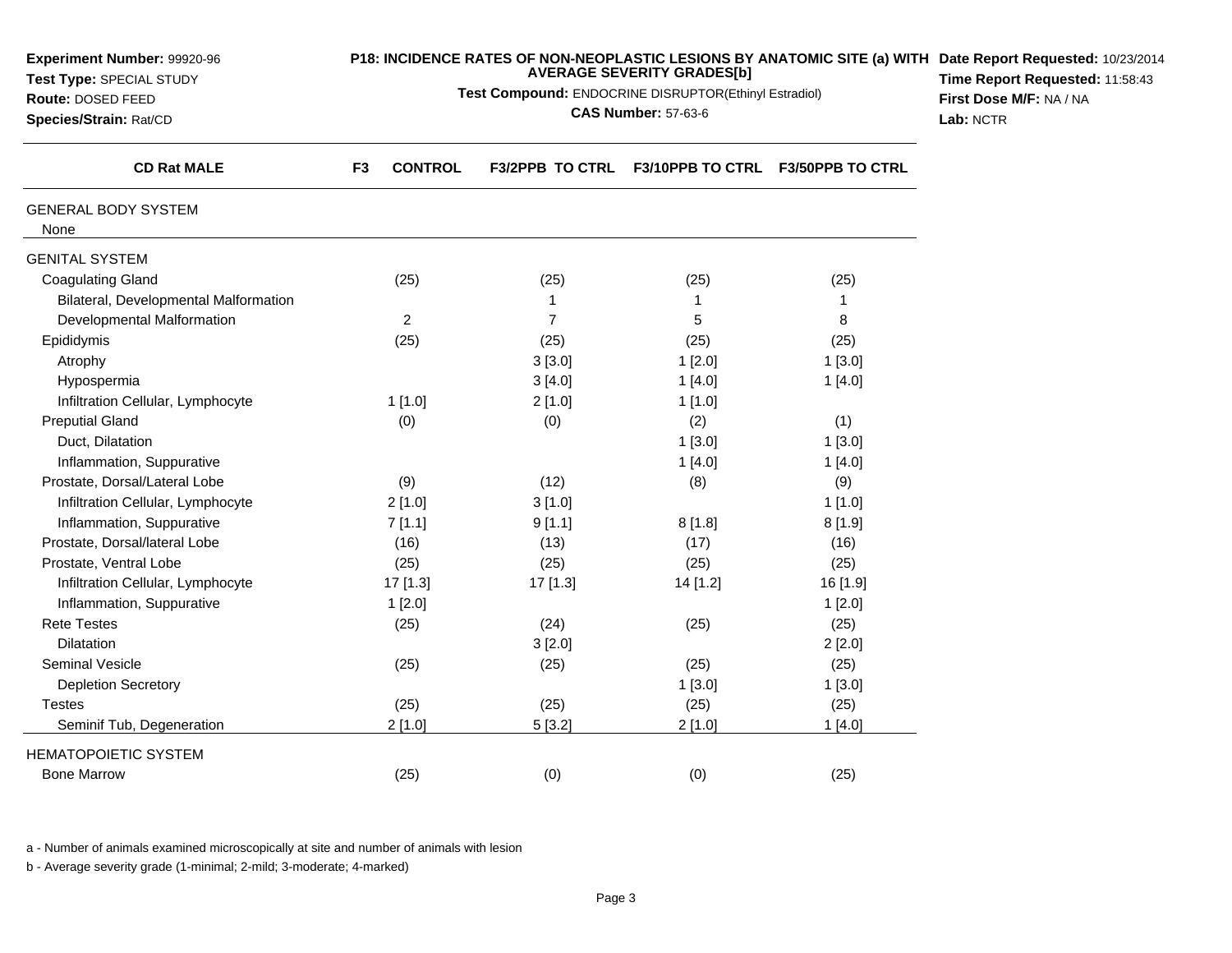**Experiment Number:** 99920-96

**Test Type:** SPECIAL STUDY**Route:** DOSED FEED

**Species/Strain:** Rat/CD

### **P18: INCIDENCE RATES OF NON-NEOPLASTIC LESIONS BY ANATOMIC SITE (a) WITH AVERAGE SEVERITY GRADES[b] Date Report Requested:** 10/23/2014

**Test Compound:** ENDOCRINE DISRUPTOR(Ethinyl Estradiol)

**CAS Number:** 57-63-6

**Time Report Requested:** 11:58:43**First Dose M/F:** NA / NA**Lab:** NCTR

| <b>CD Rat MALE</b>                | F <sub>3</sub><br><b>CONTROL</b> | <b>F3/2PPB TO CTRL</b> | F3/10PPB TO CTRL F3/50PPB TO CTRL |          |
|-----------------------------------|----------------------------------|------------------------|-----------------------------------|----------|
| Myeloid Cell, Hyperplasia         | 1[2.0]                           |                        |                                   | 2[1.0]   |
| Spleen                            | (25)                             | (0)                    | (0)                               | (25)     |
| Hyperplasia, Lymphoid             | 1[2.0]                           |                        |                                   | 2[1.5]   |
| Pigmentation                      | 1[1.0]                           |                        |                                   | 3[1.0]   |
| Thymus                            | (24)                             | (0)                    | (0)                               | (25)     |
| Congestion                        | 1[2.0]                           |                        |                                   |          |
| <b>INTEGUMENTARY SYSTEM</b>       |                                  |                        |                                   |          |
| <b>Mammary Gland</b>              | (25)                             | (25)                   | (24)                              | (24)     |
| Alveolus, Hyperplasia             | 2[1.5]                           | 5[1.8]                 | 4[2.0]                            | 7[2.0]   |
| Duct, Hyperplasia                 | 1 [2.0]                          | 1 [2.0]                | 3[1.0]                            | 1 [2.0]  |
| MUSCULOSKELETAL SYSTEM            |                                  |                        |                                   |          |
| Bone                              | (25)                             | (0)                    | (0)                               | (25)     |
| NERVOUS SYSTEM                    |                                  |                        |                                   |          |
| None                              |                                  |                        |                                   |          |
| RESPIRATORY SYSTEM                |                                  |                        |                                   |          |
| None                              |                                  |                        |                                   |          |
| SPECIAL SENSES SYSTEM             |                                  |                        |                                   |          |
| None                              |                                  |                        |                                   |          |
| URINARY SYSTEM                    |                                  |                        |                                   |          |
| Kidney                            | (25)                             | (0)                    | (2)                               | (25)     |
| Bilateral, Pelvis, Dilatation     | 1[3.0]                           |                        |                                   |          |
| <b>Casts Protein</b>              |                                  |                        |                                   | 1[2.0]   |
| Congestion                        | 2[2.0]                           |                        | 2[2.5]                            |          |
| <b>Hyaline Droplet</b>            | 2[1.0]                           |                        |                                   | 2[1.5]   |
| Infiltration Cellular, Lymphocyte | 21 [1.0]                         |                        |                                   | 19 [1.1] |
| Interstitium, Fibrosis            |                                  |                        |                                   | 2[1.0]   |
| Renal Tubule, Dilatation          | 3[1.7]                           |                        |                                   | 6[2.2]   |
|                                   |                                  |                        |                                   |          |

a - Number of animals examined microscopically at site and number of animals with lesion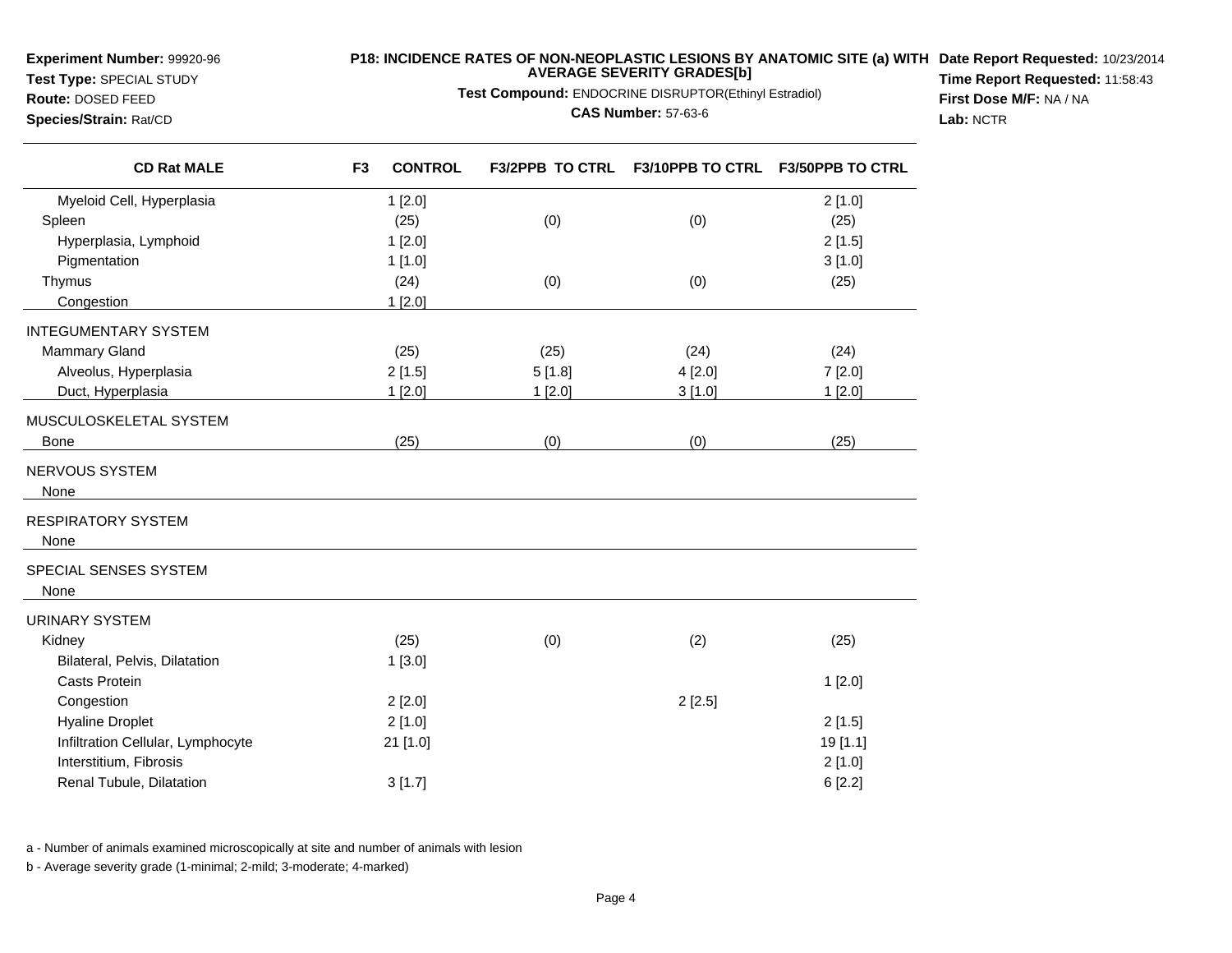| Experiment Number: 99920-96<br>Test Type: SPECIAL STUDY<br><b>Route: DOSED FEED</b><br>Species/Strain: Rat/CD |     |                |                         | <b>AVERAGE SEVERITY GRADES[b]</b><br><b>Test Compound: ENDOCRINE DISRUPTOR(Ethinyl Estradiol)</b><br><b>CAS Number: 57-63-6</b> | P18: INCIDENCE RATES OF NON-NEOPLASTIC LESIONS BY ANATOMIC SITE (a) WITH | Date Report Requested: 10/23/2014<br>Time Report Requested: 11:58:43<br>First Dose M/F: NA / NA<br>Lab: NCTR |
|---------------------------------------------------------------------------------------------------------------|-----|----------------|-------------------------|---------------------------------------------------------------------------------------------------------------------------------|--------------------------------------------------------------------------|--------------------------------------------------------------------------------------------------------------|
| <b>CD Rat MALE</b>                                                                                            | F3. | <b>CONTROL</b> | <b>F3/2PPB TO CTRL</b>  |                                                                                                                                 | F3/10PPB TO CTRL F3/50PPB TO CTRL                                        |                                                                                                              |
| Renal Tubule, Regeneration                                                                                    |     | $10$ [1.0]     |                         |                                                                                                                                 | 9[1.2]                                                                   |                                                                                                              |
|                                                                                                               |     |                | *** END OF MALE DATA*** |                                                                                                                                 |                                                                          |                                                                                                              |

a - Number of animals examined microscopically at site and number of animals with lesion

b - Average severity grade (1-minimal; 2-mild; 3-moderate; 4-marked)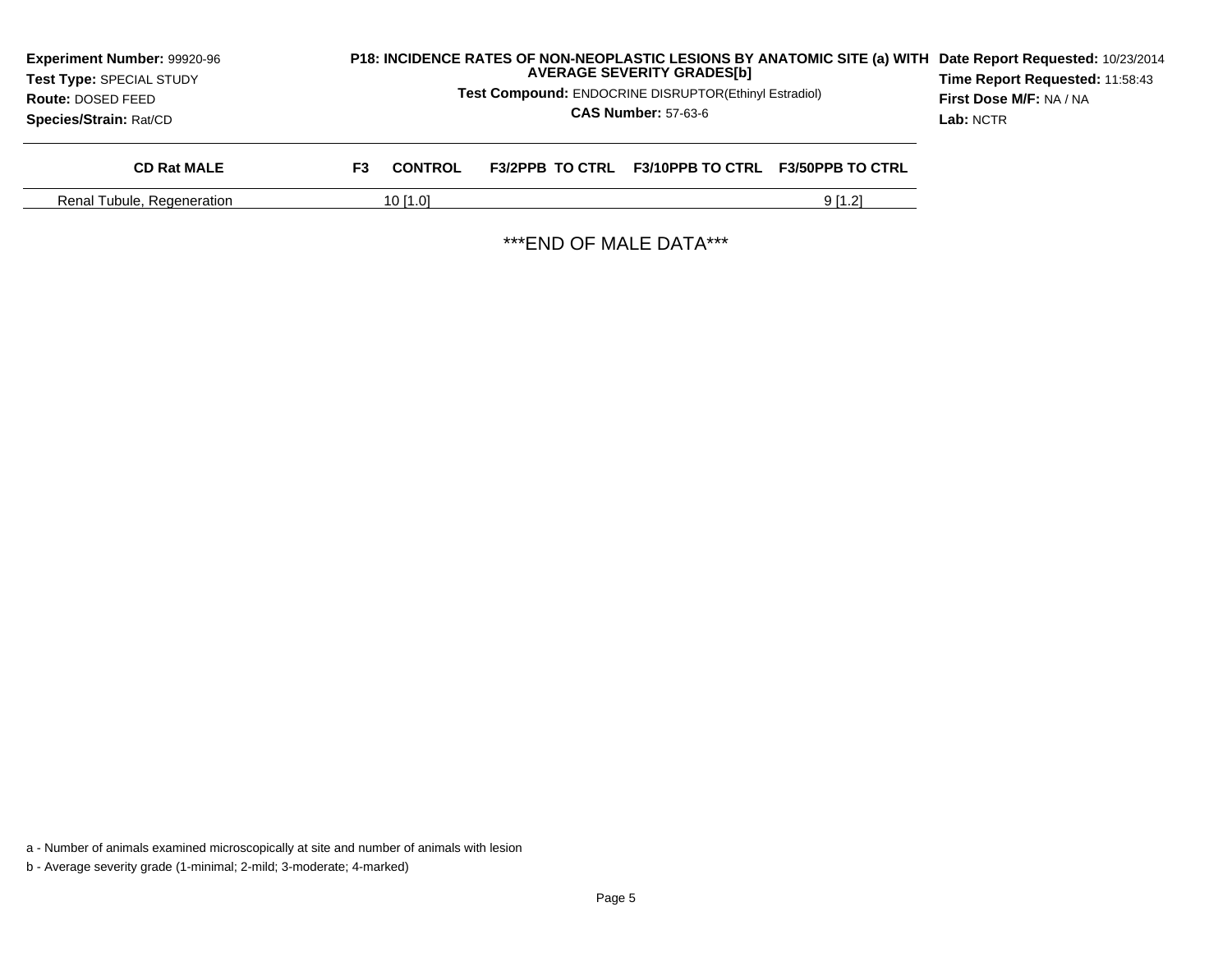| Route: DOSED FEED<br>Species/Strain: Rat/CD | <b>Test Compound:</b> ENDOCRINE DISRUPTOR(Ethinyl Estradiol)<br><b>CAS Number: 57-63-6</b> |                        |     |                                   | First Dose M/F: NA / NA<br>Lab: NCTR |
|---------------------------------------------|--------------------------------------------------------------------------------------------|------------------------|-----|-----------------------------------|--------------------------------------|
| <b>CD Rat FEMALE</b>                        | <b>CONTROL</b><br>F <sub>3</sub>                                                           | <b>F3/2PPB TO CTRL</b> |     | F3/10PPB TO CTRL F3/50PPB TO CTRL |                                      |
| <b>Disposition Summary</b>                  |                                                                                            |                        |     |                                   |                                      |
| <b>Animals Initially In Study</b>           | 25                                                                                         | 25                     | 25  | 25                                |                                      |
| <b>Early Deaths</b>                         |                                                                                            |                        |     |                                   |                                      |
| <b>Survivors</b>                            |                                                                                            |                        |     |                                   |                                      |
| <b>Terminal Sacrifice</b>                   | 25                                                                                         | 25                     | 25  | 25                                |                                      |
| <b>Animals Examined Microscopically</b>     | 25                                                                                         | 25                     | 25  | 25                                |                                      |
| ALIMENTARY SYSTEM                           |                                                                                            |                        |     |                                   |                                      |
| Intestine Small, Jejunum                    | (0)                                                                                        | (1)                    | (0) | (0)                               |                                      |
| Peyers Patch, Hyperplasia                   |                                                                                            | 1[1.0]                 |     |                                   |                                      |
| Liver                                       | (25)                                                                                       | (0)                    | (0) | (25)                              |                                      |
| Developmental Malformation                  | 1                                                                                          |                        |     |                                   |                                      |
| Inflammation, Chronic Active                |                                                                                            |                        |     | 2[1.0]                            |                                      |
| CARDIOVASCULAR SYSTEM                       |                                                                                            |                        |     |                                   |                                      |
| None                                        |                                                                                            |                        |     |                                   |                                      |
| <b>ENDOCRINE SYSTEM</b>                     |                                                                                            |                        |     |                                   |                                      |
| <b>Adrenal Cortex</b>                       | (25)                                                                                       | (0)                    | (0) | (25)                              |                                      |
| Adrenal Medulla                             | (25)                                                                                       | (0)                    | (0) | (25)                              |                                      |
| <b>Pituitary Gland</b>                      | (25)                                                                                       | (0)                    | (0) | (25)                              |                                      |
| Cyst                                        | 2                                                                                          |                        |     |                                   |                                      |
| <b>Thyroid Gland</b>                        | (25)                                                                                       | (0)                    | (0) | (25)                              |                                      |
| Keratin Cyst                                |                                                                                            |                        |     | $\overline{2}$                    |                                      |
| <b>GENERAL BODY SYSTEM</b>                  |                                                                                            |                        |     |                                   |                                      |
| None                                        |                                                                                            |                        |     |                                   |                                      |
| <b>GENITAL SYSTEM</b>                       |                                                                                            |                        |     |                                   |                                      |
| <b>Clitoral Gland</b>                       | (0)                                                                                        | (3)                    | (0) | (0)                               |                                      |
| Distended                                   |                                                                                            | 1                      |     |                                   |                                      |

**P18: INCIDENCE RATES OF NON-NEOPLASTIC LESIONS BY ANATOMIC SITE (a) WITH AVERAGE SEVERITY GRADES[b] Test Compound:** ENDOCRINE DISRUPTOR(Ethinyl Estradiol)

**Date Report Requested:** 10/23/2014 **Time Report Requested:** 11:58:43

a - Number of animals examined microscopically at site and number of animals with lesion

b - Average severity grade (1-minimal; 2-mild; 3-moderate; 4-marked)

**Experiment Number:** 99920-96**Test Type:** SPECIAL STUDY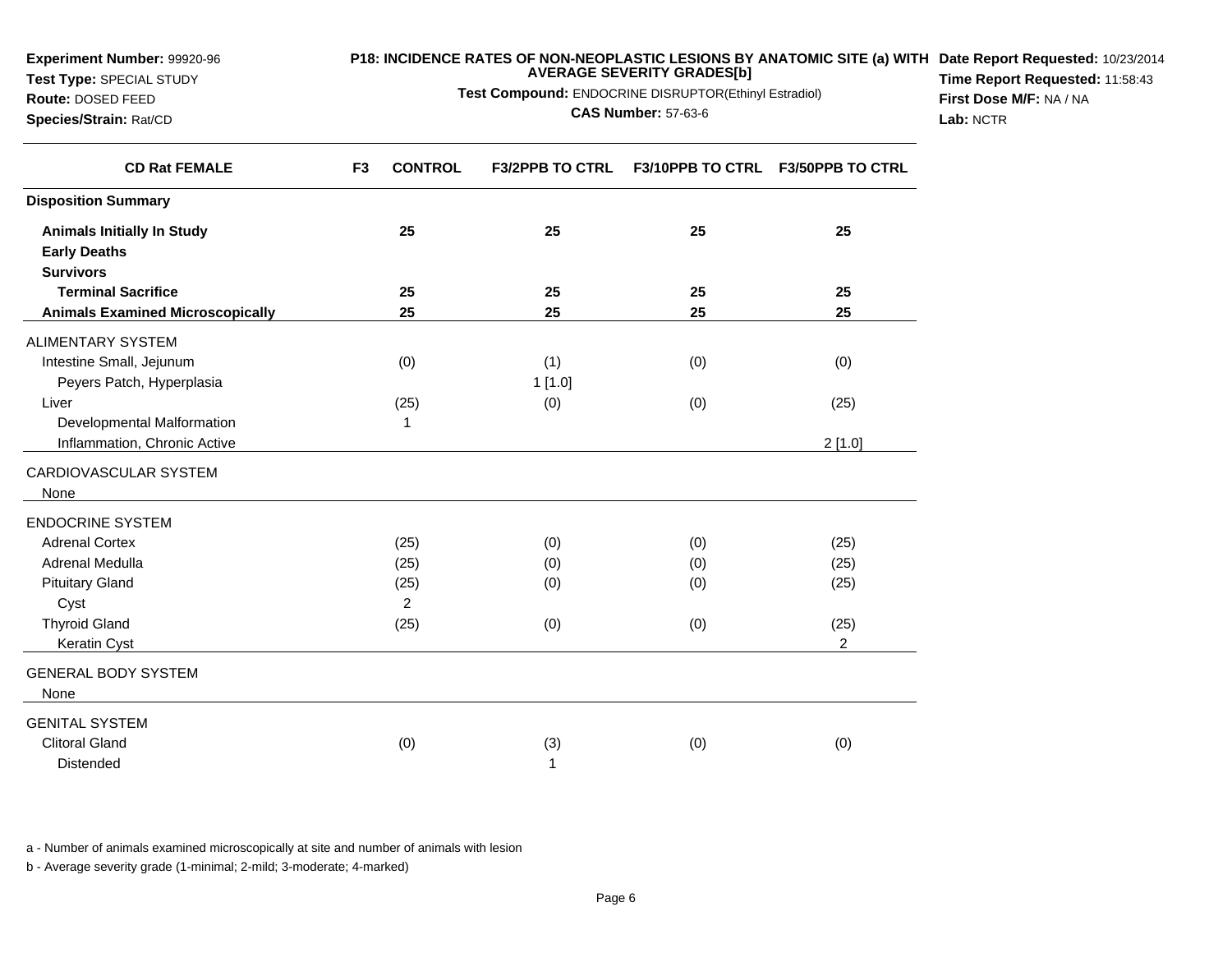**Experiment Number:** 99920-96**Test Type:** SPECIAL STUDY

# **Route:** DOSED FEED

**Species/Strain:** Rat/CD

 $\overline{\phantom{0}}$ 

### **P18: INCIDENCE RATES OF NON-NEOPLASTIC LESIONS BY ANATOMIC SITE (a) WITH AVERAGE SEVERITY GRADES[b] Date Report Requested:** 10/23/2014

**Test Compound:** ENDOCRINE DISRUPTOR(Ethinyl Estradiol)

**CAS Number:** 57-63-6

**Time Report Requested:** 11:58:43**First Dose M/F:** NA / NA**Lab:** NCTR

| <b>CD Rat FEMALE</b>         | <b>CONTROL</b><br>F <sub>3</sub> | <b>F3/2PPB TO CTRL</b> |                | F3/10PPB TO CTRL F3/50PPB TO CTRL |
|------------------------------|----------------------------------|------------------------|----------------|-----------------------------------|
| Inflammation, Chronic Active |                                  | 3[2.7]                 |                |                                   |
| Ovary                        | (25)                             | (25)                   | (24)           | (25)                              |
| Corpus Luteum, Cyst          | 1                                |                        |                |                                   |
| Cyst                         | $\overline{c}$                   |                        |                |                                   |
| <b>Diestrus</b>              | 10                               | 9                      | 3              | 4                                 |
| Estrus                       | 5                                | 4                      | 5              | 6                                 |
| Hyperplasia, Sertoliform     |                                  |                        | 1[1.0]         |                                   |
| Metestrus                    | 6                                | 5                      | 7              | 4                                 |
| Proestrus                    | 4                                | $\overline{7}$         | 9              | 11                                |
| Oviduct                      | (25)                             | (25)                   | (24)           | (25)                              |
| <b>Uterus</b>                | (25)                             | (25)                   | (25)           | (25)                              |
| <b>Diestrus</b>              | 8                                | 9                      | 4              | 3                                 |
| <b>Estrus</b>                | 5                                | 4                      | 5              | 6                                 |
| <b>Metestrus</b>             | 8                                | 5                      | 6              | 5                                 |
| Proestrus                    | 4                                | $\overline{7}$         | 10             | 11                                |
| Vagina                       | (25)                             | (25)                   | (25)           | (25)                              |
| <b>Diestrus</b>              | 10                               | 8                      | 3              | 4                                 |
| Estrus                       | 4                                | 4                      | $\overline{7}$ | 5                                 |
| Metestrus                    | 8                                | 6                      | 7              | 5                                 |
| Mucocyte, Hyperplasia        |                                  | 1[1.0]                 |                |                                   |
| Proestrus                    | 3                                | $\overline{7}$         | 8              | 11                                |
| <b>HEMATOPOIETIC SYSTEM</b>  |                                  |                        |                |                                   |
| <b>Bone Marrow</b>           | (25)                             | (0)                    | (0)            | (25)                              |
| Pigmentation                 | 1[4.0]                           |                        |                |                                   |
| Spleen                       | (25)                             | (0)                    | (0)            | (25)                              |
| Congestion                   | 1[3.0]                           |                        |                |                                   |
| Pigmentation                 | 4[1.3]                           |                        |                | 1[2.0]                            |
| Thymus                       | (25)                             | (0)                    | (0)            | (25)                              |
|                              |                                  |                        |                |                                   |

a - Number of animals examined microscopically at site and number of animals with lesion